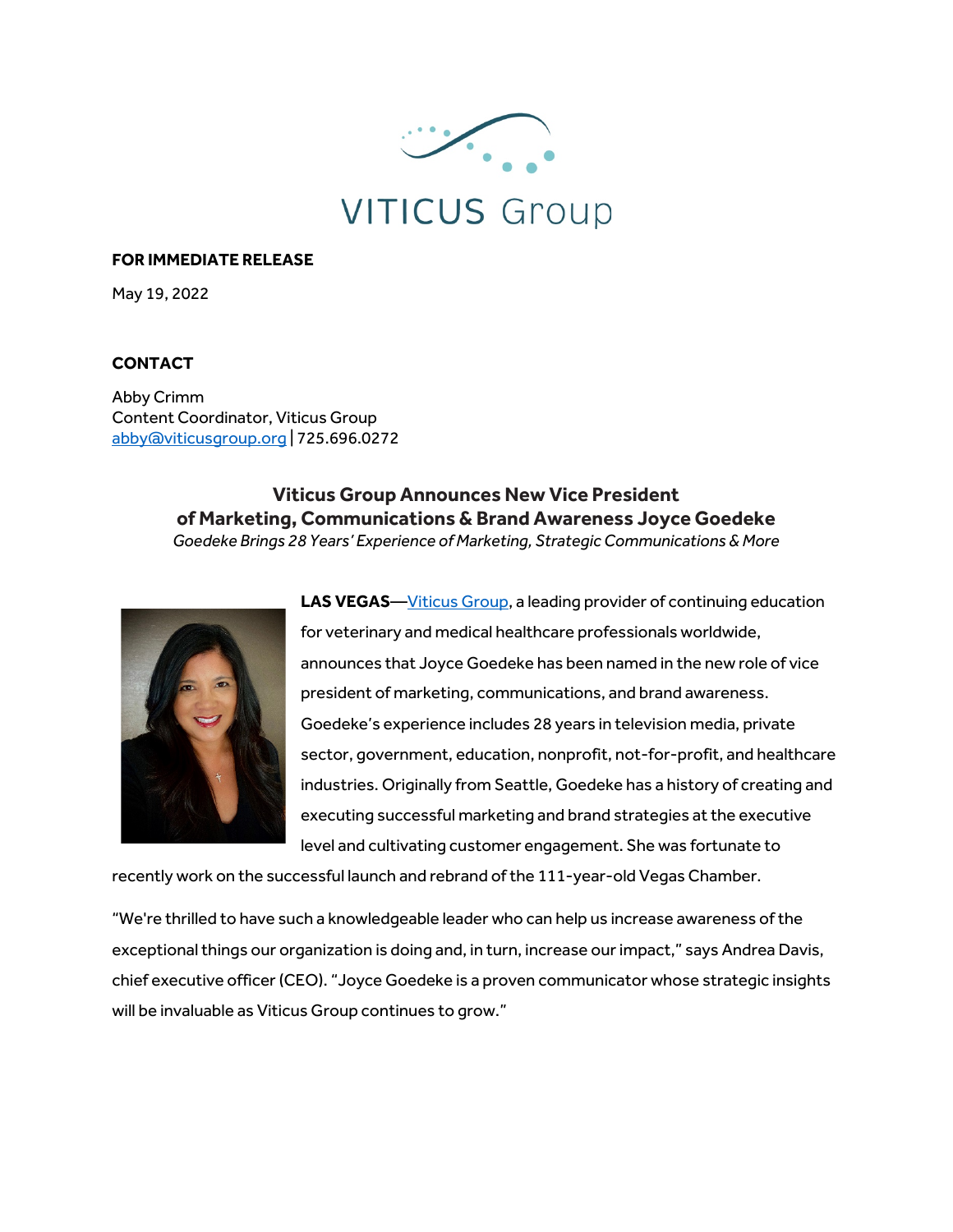Goedeke honed her profession at notable companies, including KING 5 Television (NBC affiliate in Seattle), Starbucks, Woodland Park Zoo, City of Bothell (WA), Clark County School District, Southern Hills Hospital, and Vegas Chamber.

"I'm honored to join the Viticus Group family," says Joyce Goedeke, vice president of marketing, communications and brand awareness, Viticus Group. "This nonprofit is celebrating its 95<sup>th</sup> anniversary next year, and that longevity speaks to our high caliber team members and valuable education programs. We look forward to advancing animal and human healthcare education for the next 95 years!"

Goedeke uses her media experience in writing, editing, and broadcasting as the foundation for compelling storytelling. She applies that foundation to all aspects of her targeted marketing, media relations, public relations, community relations, strategic planning, and executive-level leadership. Goedeke also has extensive experience in crisis and emergency management communications as a FEMA-trained public information officer. On the community side, Goedeke co-created community events to benefit Nevada high school students and raised thousands of dollars in scholarships supporting students interested in healthcare careers.

Goedeke earned her bachelor's degree from the University of Washington with a double major in Communication/Broadcast Journalism and Political Science/International Politics.

Learn more about Viticus Group and the Viticus Group team. Contact Content Coordinator Abby Crimm at abby@viticusgroup.org for additional information.

## **About Viticus Group**

As powerful innovations alter the world of animal and human health, Viticus Group (formerly WVC) is the leading provider of educational programming and in-depth learning opportunities for veterinary and human health professionals. The Viticus Center offers continuing education at two cutting-edge campuses, presenting a variety of courses and providing access to specialized surgical training for both veterinary and human health professionals. Viticus Group's legacy signature event, the WVC Annual Conference, serves as the veterinary profession's premier gathering for innovative education and an opportunity to engage with other industry professionals seeking growth. Bringing together life and medicine in Viticus, we envision a future where all